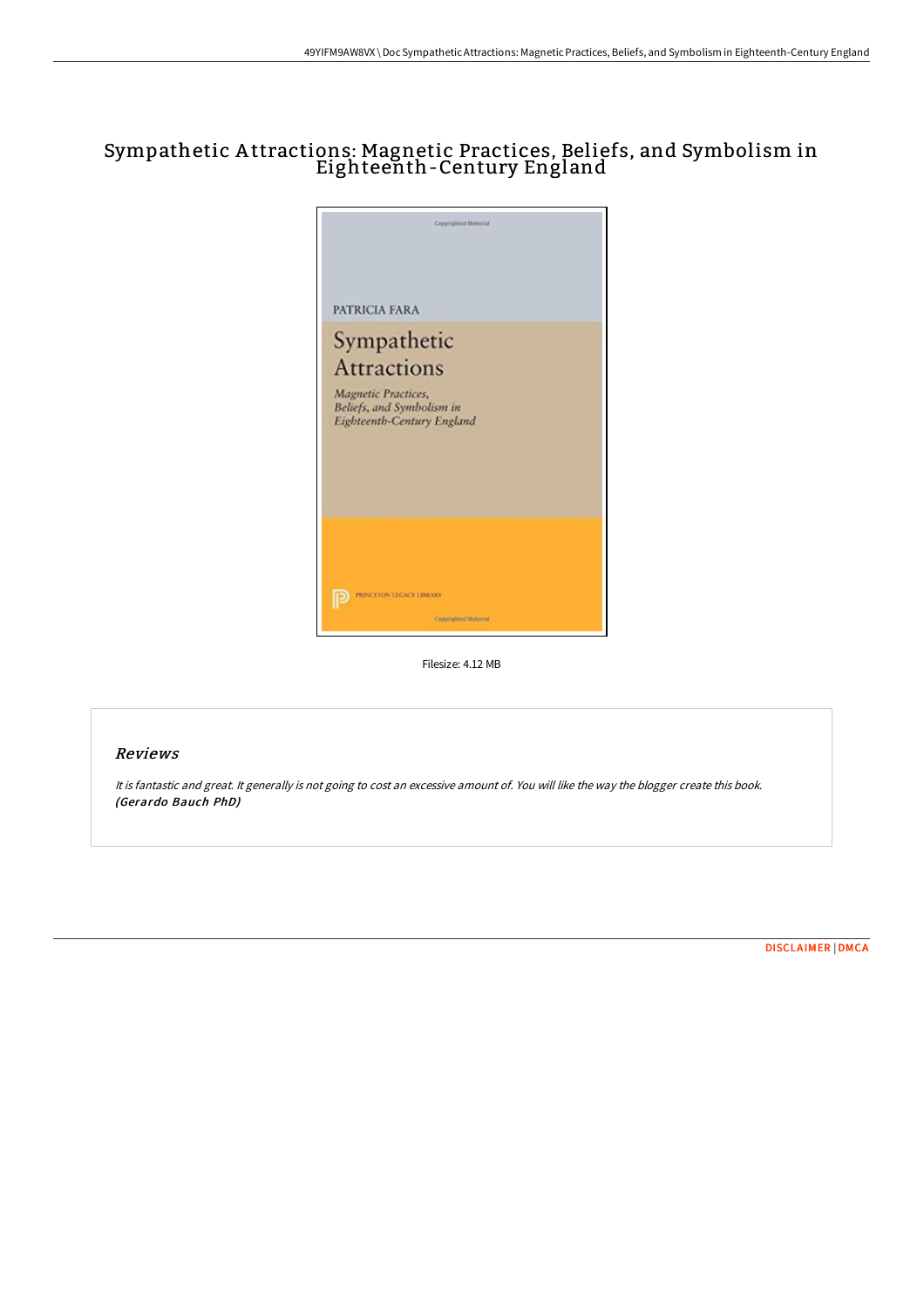### SYMPATHETIC ATTRACTIONS: MAGNETIC PRACTICES, BELIEFS, AND SYMBOLISM IN EIGHTEENTH-CENTURY ENGLAND



Princeton University Press, United States, 2014. Paperback. Book Condition: New. 231 x 155 mm. Language: English . Brand New Book. In this interdisciplinary study of eighteenth-century England, Patricia Fara explores how natural philosophers constructed magnetism as a science, appropriating the skills and knowledge of experienced navigators. For people of this period, magnetic phenomena reverberated with the symbolism of occult mystery, sexual attraction, and universal sympathies; in this maritime nation, magnetic instruments such as navigational compasses heralded imperial expansion, commercial gain, and scientific progress. By analyzing such multiple associations, Fara reconstructs cultural interactions in the days just prior to the creation of disciplinary science. Not only does this illustrated book provide a kaleidoscopic view of a changing society, but it also portrays the emergence of public science. Linking this rise in interest to the utility and mysteriousness of magnetism, Fara organizes her discussion into themes, including commercialization, imperialism, instruments and invention, the role of language, attitudes toward the past, and the relationship between religion and natural philosophy. Fara shows that natural philosophers, proclaiming themselves as the only true experts on magnetism, actively participated in massive transformations of English life. In their bids for public recognition as elite specialists, they engaged in controversies that resonated with religious, economic, moral, gender, and political implications. These struggles for social and scientific authority in the eighteenth century provide the background for better understanding the cultural topography of modern society. Originally published in 1996. The Princeton Legacy Library uses the latest print-on-demand technology to again make available previously out-of-print books from the distinguished backlist of Princeton University Press. These paperback editions preserve the original texts of these important books while presenting them in durable paperback editions. The goal of the Princeton Legacy Library is to vastly increase access to the rich scholarly heritage found in the...

 $\mathbb{R}$ Read Sympathetic Attractions: Magnetic Practices, Beliefs, and Symbolism in [Eighteenth-Centur](http://techno-pub.tech/sympathetic-attractions-magnetic-practices-belie.html)y England Online Download PDF Sympathetic Attractions: Magnetic Practices, Beliefs, and Symbolism in [Eighteenth-Centur](http://techno-pub.tech/sympathetic-attractions-magnetic-practices-belie.html)y England